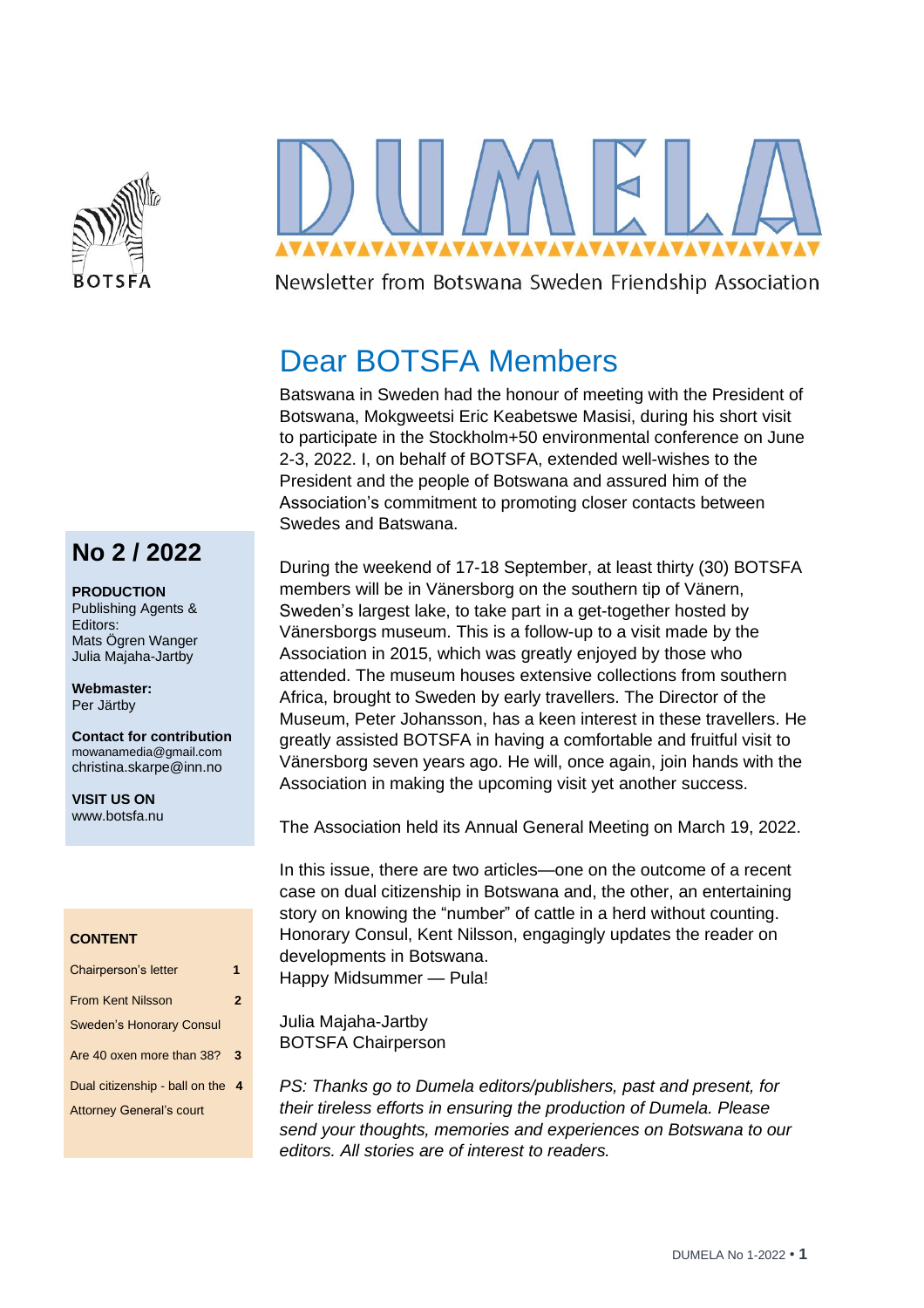## Dumelang dear BOTSFA members!

*by Kent Nilsson Swedish Honorary Consul*



Swedish flag on top of the cake in Botswana



Kent Nilsson with Ambassador Håkan Juholt

very nice event, on a crispy cold Botswana winter day. Glad midsommar. Skål!

I will be returning with updates on developments in Botswana in the next issue.

Pula!

After a two-year Covid break we finally celebrated again. This year we celebrated the National Day of Sweden with 100 plus guests, made extra special by a visit by Ambassador Håkan Juholt and his wife Åsa who came up from Pretoria to celebrate with us. Swedish specialities like köttbullar, smörgåstårta, Janssons, sill, gubbröra, kalles på ägg, knäckebröd, kanelbullar, chokladbollar samt jordgubbstårta were on the menu. A selection of aquavit was also available. It turned out to be a



Middle - former Botswana's Ambassador to Sweden Mr Lameck Nthekela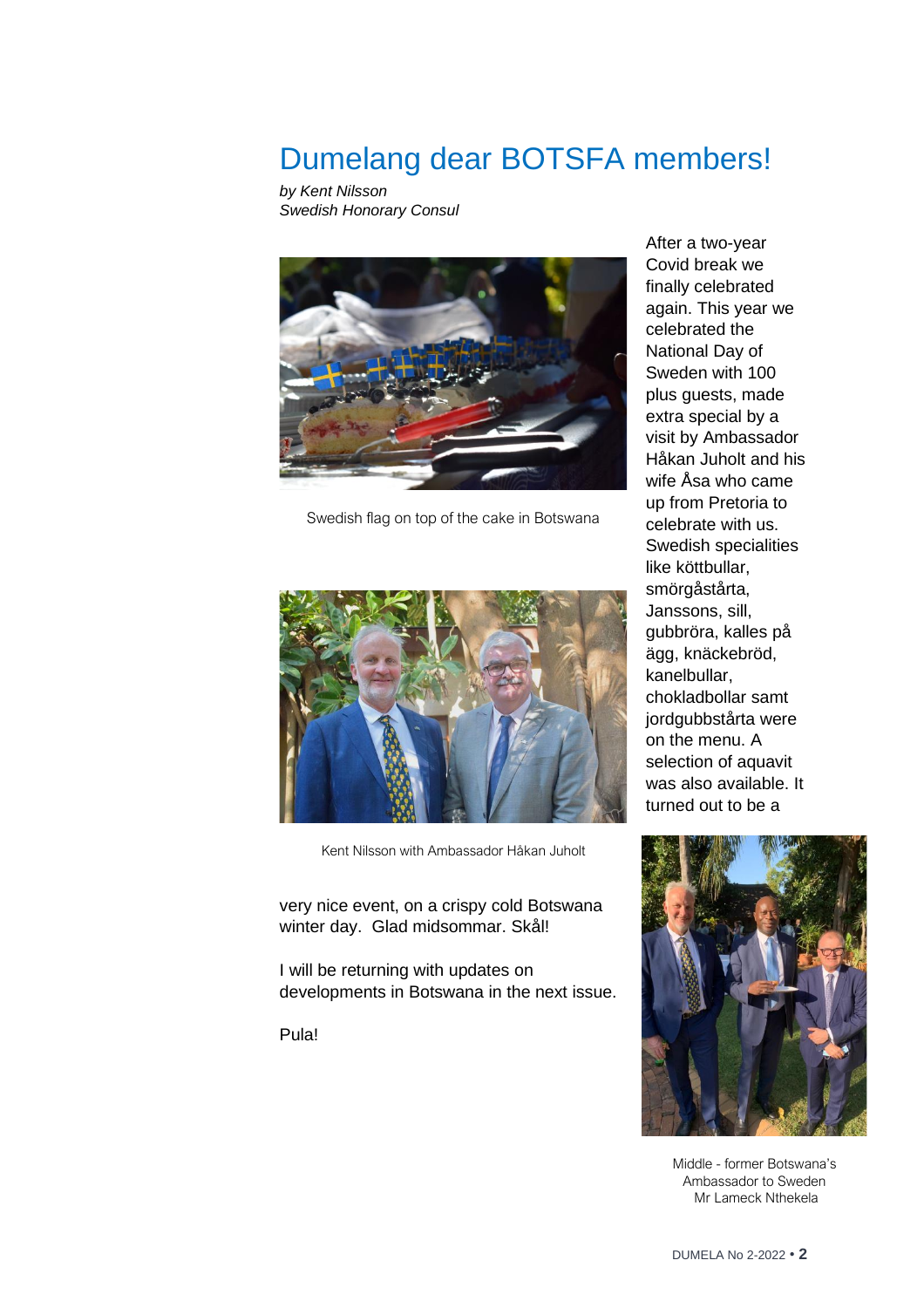## Are 40 oxen more than 38?

*by Christina Skarpe*

<sup>e</sup> had just arrived in Botswana to work with grazing cattle in the Kalahari, Roger Bergström and I. We thus needed experimental cattle. It was in the 1970s, when much of the Kalahari was ungrazed by livestock, at least in the dry season, as there was little permanent drinking water. SIDA had started to drill for water for a large ranch block near Ncojane and the Namibian border and there was also private drilling for a few cattle posts. As the grazing on the Dondong experimental ranch in the block was better than that on the nearby cattle posts, it was fairly easy to borrow cattle. After some negotiations we got 40 steers. At the same time, we employed Polase to look after them, help moving them between our experiental paddocks and check that they did not escape, got stolen or eaten by lions. Many people had recommended Polase to us. He was not San, even if he spoke a couple of their dialects and partly subsisted on hunting, as they did. Most likely he was Mokgalagadi, as he also spoke their language, Sekgalagadi, that is closely related to Setswana, that he of course also knew. Polase spoke and understood 7 languages, but we had none in common! We could to some limited extent communicate in English, which Polase was quickly learning, Setswana, that I tried to learn, and a bit Afrikaans, that he knew, and that for me to some extent resembled German. So, we managed to explain that Roger and I were going back to Gaborone for a week or so, and that he should look after the steers in the meantime. W

I came back from Gaborone late an evening. The following morning, I found everything looking fine and I asked Polase how many steers there were. He had no idea but claimed that all were there. I asked him how he could have no idea how many they were, but he said that he did not, but that all steers were there. How did he know if he did not know how many they were? Well, he knew. I was angry, and was considering dismissing Polase and looking for someone else. I just waited for someone to translate a discussion.

After a couple of days, Polase came to our camp in the morning, saying that two animals were missing, and he drew and described them in detail. He assumed they had escaped and said that he would track them down. Before lunchtime he was back, saying that he had found them, and they were now with the herd again.

At that I started to think! Polase did still not know how many steers there were, but he knew which ones had been missing, and he tracked them and brought them back. I realised that he did not count them – I think it later turned out that he could not count to forty – but he recognised all forty animals individually, and immediately saw if a certain animal was missing!

I was thinking about the young women looking after livestock in the Swedish forests before the art of counting was widespread – did they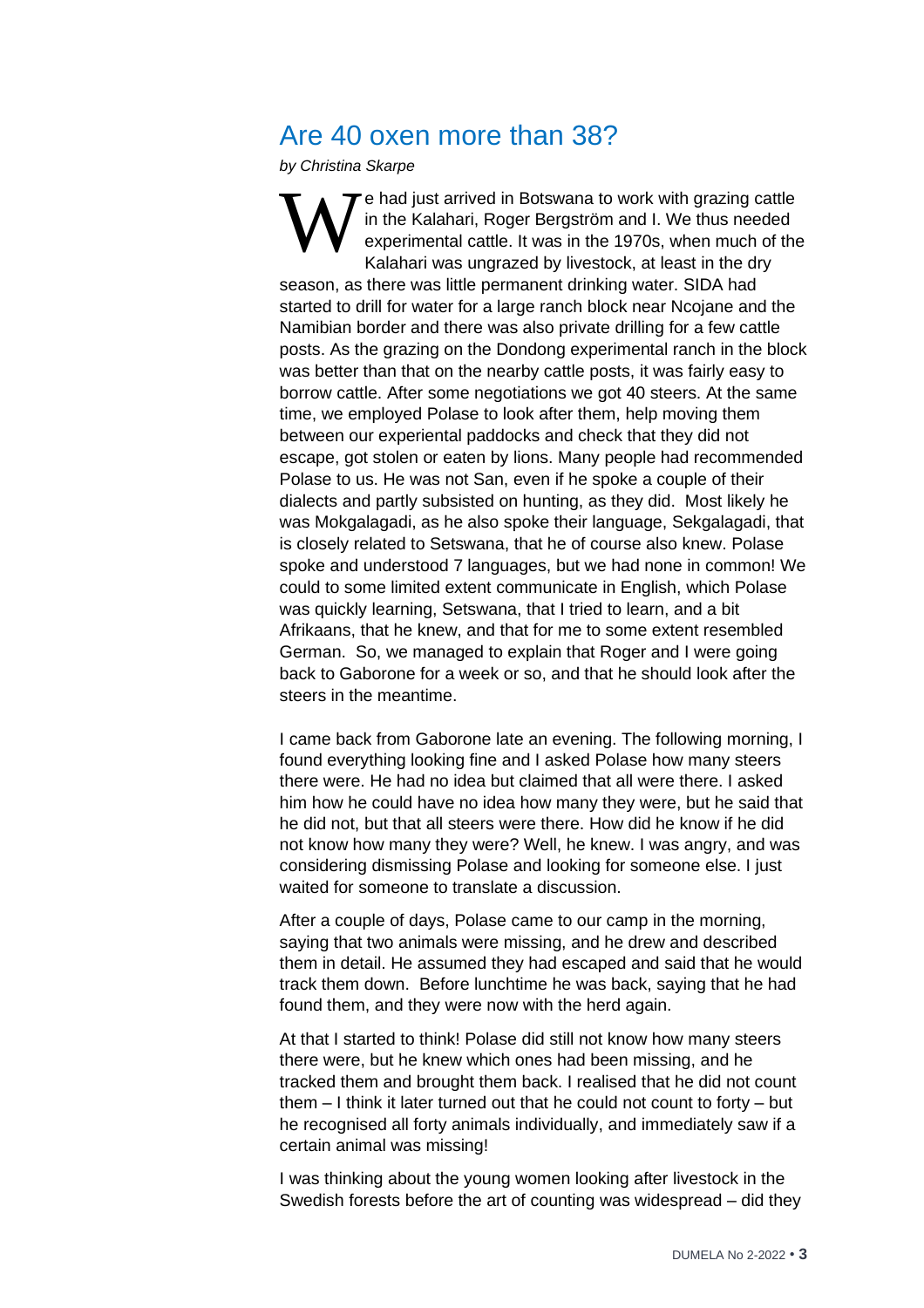count the animals or recognise them individually? If the total number was small, they may have recognised them. If you have one white, one red and one black cow you would immediately see which one was missing. How many animals would they know – ten? Twenty? Hardly forty. The question may rarely have been entertained, as the Swedish farms seldom had many cattle.



Polase recognised all forty animals so well, so he immediately saw if a certain animal was missing! That is an ability trained by people not having, or using, the counting facility. Somehow, we lost that ability, except for very small numbers, when counting became common and widespread.

Needless to say, after that we fully trusted Polase. He helped us with numerous things, first of all with the steers and their fences, but also in finding various items lost in the bush and, much later, he found the remains of two of our steers that lions had taken. We hunted these lions - but that is another story.

# Dual citizenship - ball on the Attorney General's court

### *By Julia Majaha-Jartby*

My daughter closed the millennium by renouncing her Botswana citizenship. The citizenship law provides that any child born of a citizen of Botswana and a foreigner must renounce one of the citizenships upon attaining the age of 21. This resulted in her making the difficult choice, in 1999, of deciding which citizenship to renounce. She renounced the citizenship of her mother's motherland, Botswana, and stay with her father's fatherland, Sweden. From that day on, as a Swedish citizen, she could not be in Botswana at will. This, after growing up in Botswana—schooling, developing friendships and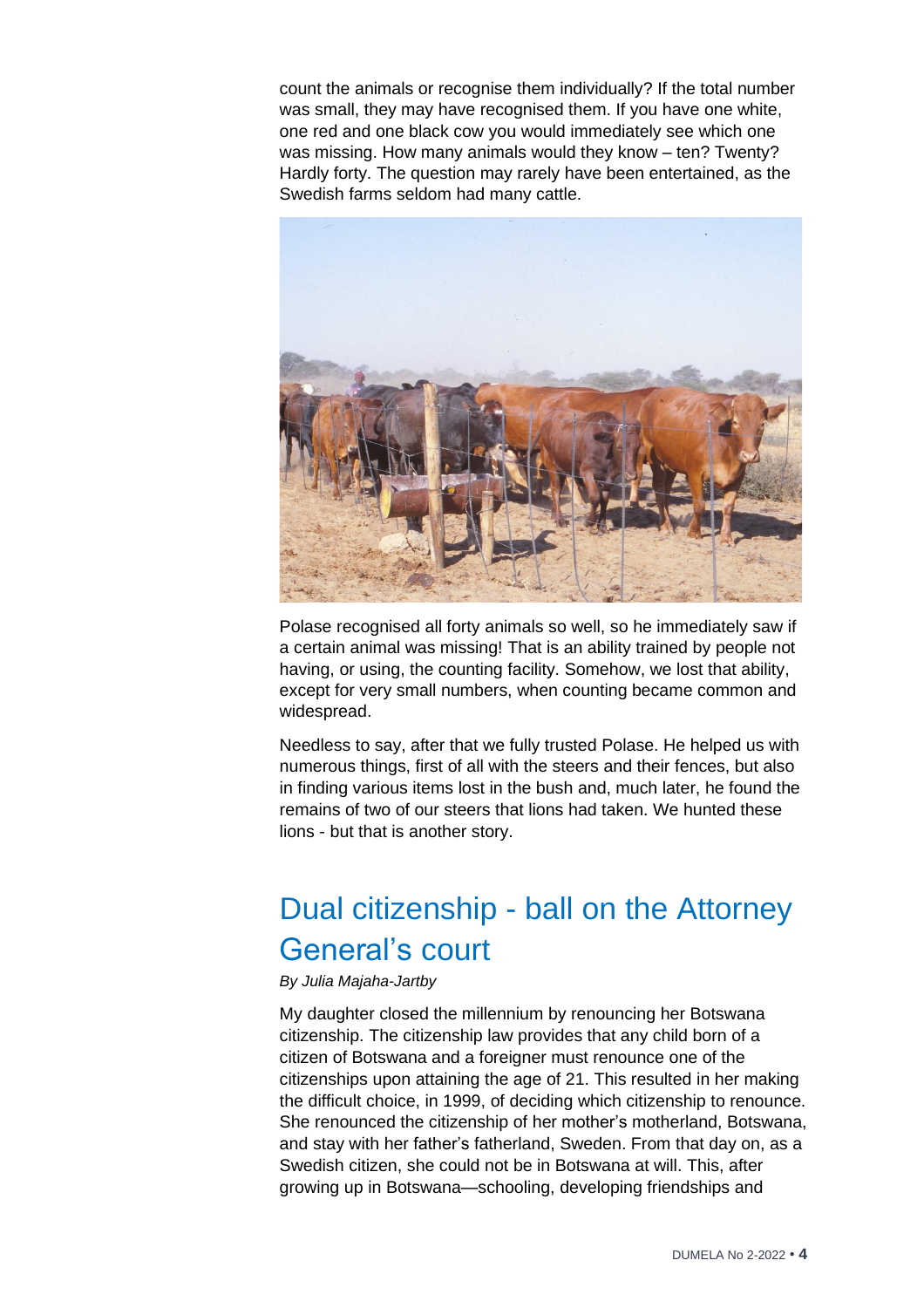bonding with kin. She was legally disconnected from the cultures and traditions of her mother's side of family. When she elects to spend time in Botswana, her visits are limited to the ninety days per annum provided to tourists to the country—a foreigner to her mother's country of birth and citizenship.

A Botswana citizen, by birth, and married to a Swedish citizen, I am often asked if I am a Swedish citizen. I am not. I live in Sweden where I am a permanent resident since 2008. The Swedish law provides for spouses, living together with their partners, to apply for Swedish citizenship after three years. The law in Botswana provides for a citizen, married to a foreigner, to retain his/her citizenship if the law of the spouse's country confers to automatically become a citizen to that country. A citizen of Botswana who voluntarily applies and attains foreign citizenship is required to renounce Botswana citizenship. Consequently, were I to apply and attain Swedish citizenship, I would have to renounce my Botswana birth right citizenship. The same applies to my husband as, to attain Botswana citizenship, he must renounce his Swedish citizenship.

In 1992, Unity Dow, a citizen of Botswana, married to a non-citizen, challenged the rule of barring children from receiving nationality from their mothers. Dual citizenship, until 21 years of age, favoured children born of male citizens of Botswana. Specifically, the law as it was then, conferred citizenship on a child born in Botswana only if "a) his/her father was a citizen of Botswana; or b) in the case of a person born out-of-wedlock, his/her mother was a citizen of Botswana." Dow argued for the removal of sections of the Citizenship Act that constituted discrimination on the basis of sex. The law was amended to remove gender disparities, but it retained the requirement that children born of a citizen of Botswana and a foreign parent should denounce one of the nationalities on reaching the age of 21 years whether born to a male or a female Botswana citizen. The Government lost the case in the Court of Appeal—resulting in a landmark case that drove women in other parts of Africa to press for changes towards equal rights.

Hand in hand, metaphorically, four applicants, representing three families, recently challenged the necessity of a citizen to renounce the citizenship of another country, to stay a citizen of Botswana. Sithabile Mathe, a citizen of Botswana married to a citizen of Norway, recently initiated a case for the annulment of the requirement to renounce one of the citizenships. On 29th April 2022, three judges unanimously ruled in favour of the applicants, to the jubilation of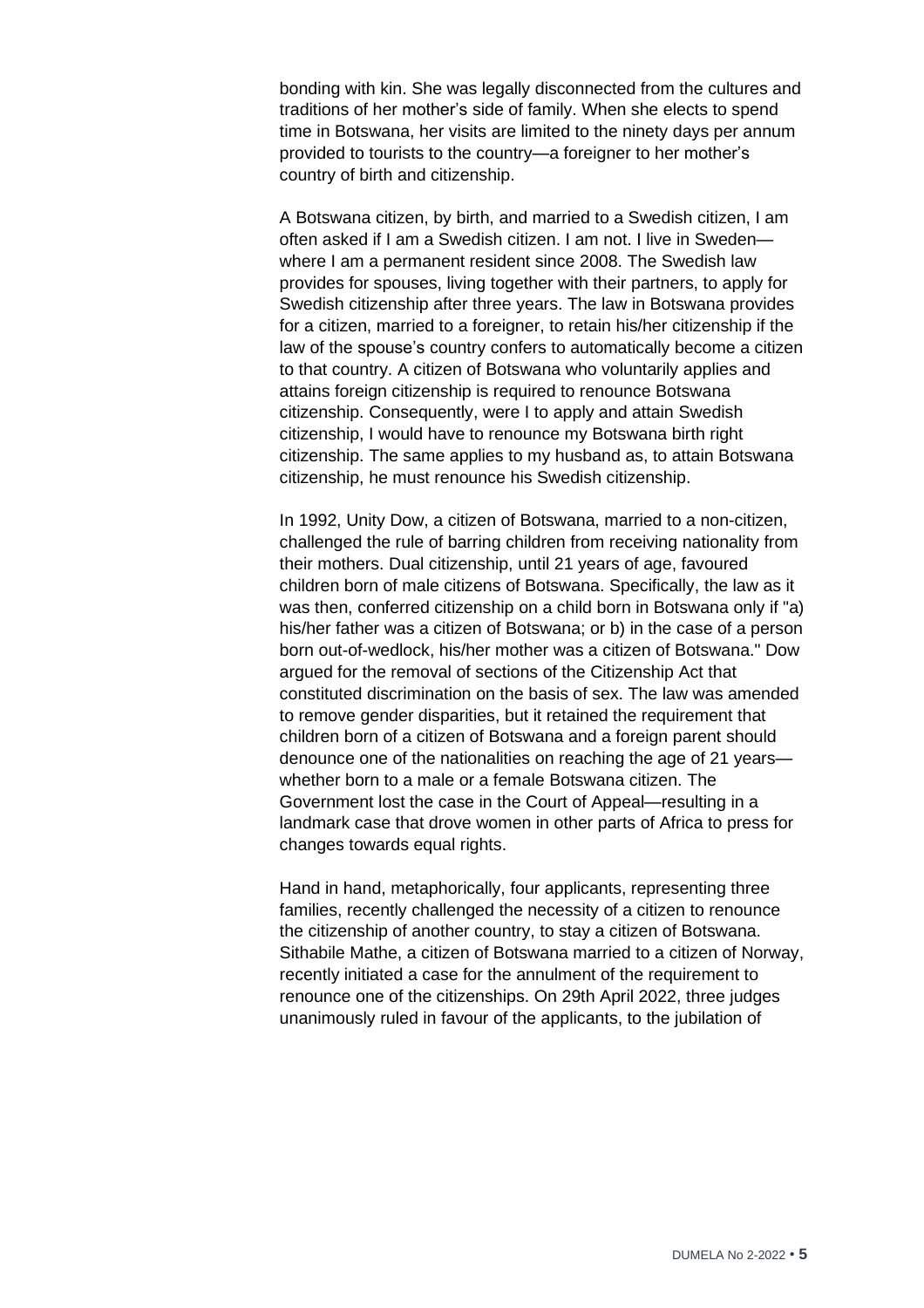many other families who had suffered in silence or whose efforts to



The High Court building in Gaborone

influence changes in the law were bearing no fruit.

Section 15 of the Citizenship Act No. 8 of 1998 provides for dual citizenship as follows:

Any person who is a citizen of Botswana and also a citizen of another country shall, upon the attainment of the age of (21) years, cease to be a citizen of Botswana

unless such person has, immediately before the attainment of the age of 21 years-

renounced the citizenship of that other country;

taken the oath of allegiance; and

made such declaration of intentions concerning residence as may be prescribed.

Any person who, being 21 years of age or above, acquires the citizenship of another country by a voluntary and formal act, shall cease to be a citizen of Botswana.

A citizen who has acquired the citizenship of another country as a consequence of marriage shall, upon renouncing such citizenship and applying to resume citizenship of Botswana, be re-instated as a citizen of Botswana.

Where the law of the country of a citizen's spouse requires that the foreign spouse of its citizen should be registered as a citizen of that country, or the law of that country automatically confers citizenship on the foreign spouse of its citizen a citizen of Botswana shall not cease to be a citizen of Botswana-

if he or she does not, by a voluntary and formal act, acquire the citizenship of his or her spouse's country notwithstanding the requirement of registration; or

if, after contracting marriage, he or she continues to live in Botswana. The judges declared sections 15(1) and 15(4) of the Citizenship Act No. 8 of 1998 unconstitutional and ordered both to be struck down. The applicants in the Mathe (current) case were aggrieved that, with their children's dual citizenship being taken away at age 21, their freedom of association with their parents is being infringed. This also impacts on their freedom of living in and association with the country